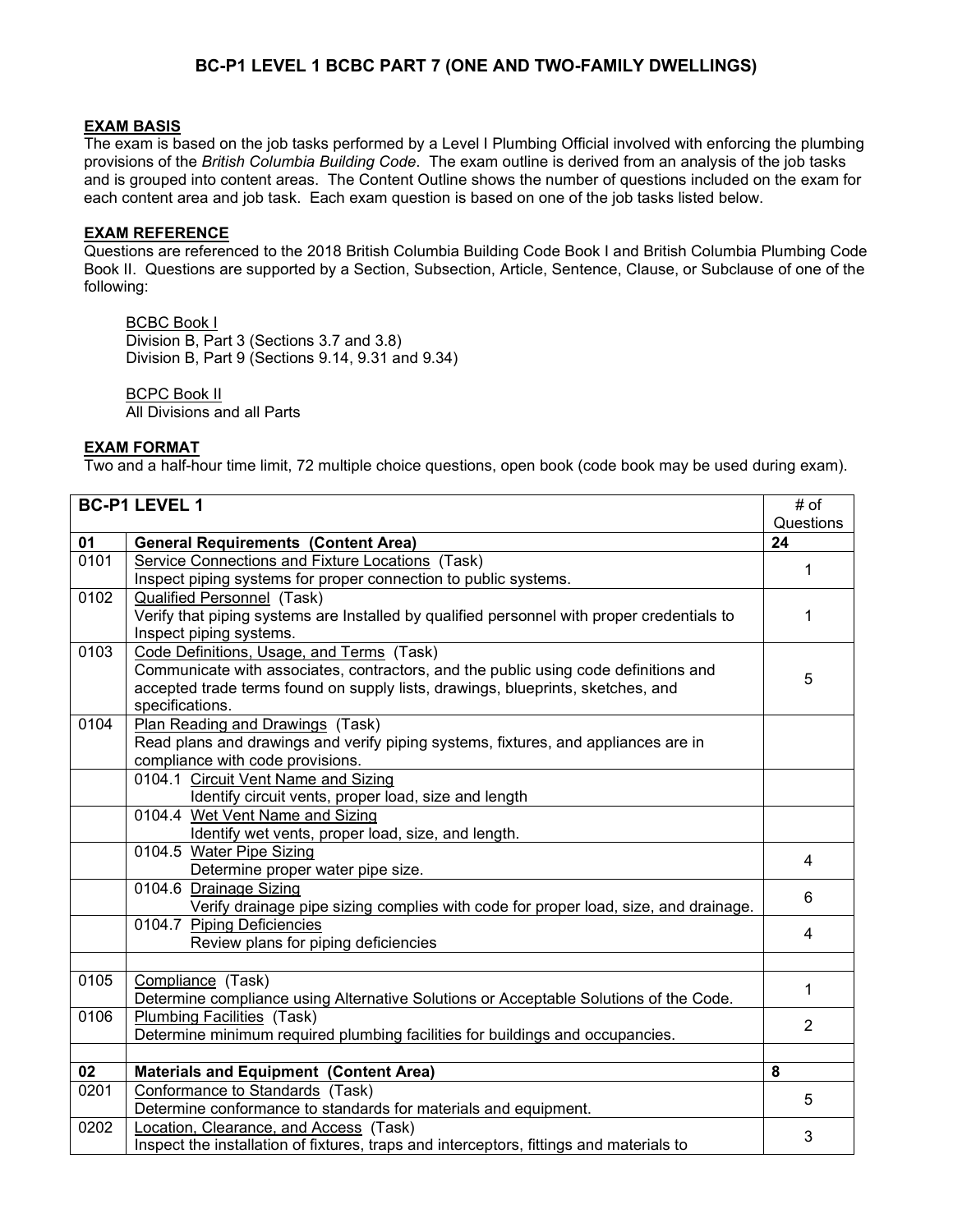# **BC-P1 LEVEL 1 BCBC PART 7 (ONE AND TWO-FAMILY DWELLINGS)**

|      | determine they are Installed in compliance with code provisions including clearances,<br>access and sealing.                                                                 |                |
|------|------------------------------------------------------------------------------------------------------------------------------------------------------------------------------|----------------|
|      |                                                                                                                                                                              |                |
| 03   | <b>Piping (Content Area)</b>                                                                                                                                                 | 5              |
| 0301 | Piping Joints and Connections (Task)                                                                                                                                         |                |
|      | Inspect piping system joints and connections for compliance with code provisions.                                                                                            | 2              |
| 0302 | Piping Protection, Support, Sleeves & Penetrations (Task)                                                                                                                    |                |
|      | Inspect piping systems to insure they are protected from corrosion, stress and strain,                                                                                       | 1              |
|      | freezing, physical damage including proper bedding and backfilling is used, and determine                                                                                    |                |
|      | proper support, sleeving, penetrations and waterproofing of exterior openings.                                                                                               |                |
| 0303 | Required Testing of Plumbing Systems (Task)                                                                                                                                  | $\overline{2}$ |
|      | Determine that required tests of piping systems are performed                                                                                                                |                |
|      |                                                                                                                                                                              | 10             |
| 04   | <b>Drainage Systems (Content Area)</b>                                                                                                                                       |                |
| 0401 | Connection to Drainage Systems (Task)                                                                                                                                        |                |
|      | Determine the connection of fixtures and piping to sanitary drainage systems complies<br>with code provisions for approved materials and use of proper fittings, joints, and | 2              |
|      | connectors.                                                                                                                                                                  |                |
| 0402 | Location of Fixtures (Task)                                                                                                                                                  |                |
|      | Determine that fixtures are located as required by the code for with proper locations,                                                                                       | 1              |
|      | clearances, protection, pans and seismic restraint.                                                                                                                          |                |
| 0403 | Treatment of Sewage and Wastes (Task)                                                                                                                                        |                |
|      | Determine that provisions are made for treatment of sewage and wastes including                                                                                              | 1              |
|      | chemical treatment, high-temperature and neutralization systems.                                                                                                             |                |
| 0404 | Traps (Task)                                                                                                                                                                 |                |
|      | Verify that traps are installed according to code provisions including correct type, size,                                                                                   | 2              |
|      | design, and location.                                                                                                                                                        |                |
| 0405 | Drainage Piping (Task)                                                                                                                                                       |                |
|      | Verify that drainage piping is installed according to all code provisions including size,                                                                                    | $\overline{2}$ |
|      | location, slope, cleanouts, backflow prevention, sumps, and required ejectors.                                                                                               |                |
| 0406 | Foundation Drainage (Task)                                                                                                                                                   |                |
|      | Verify that foundation drainage piping is installed according to all code provisions                                                                                         | $\overline{2}$ |
|      | including size and location.                                                                                                                                                 |                |
| 05   |                                                                                                                                                                              | 8              |
| 0501 | <b>Venting Systems (Content Area)</b><br>Vent Sizing (Task)                                                                                                                  |                |
|      | Verify minimum venting requirements.                                                                                                                                         | 4              |
| 0502 | Venting Methods (Task)                                                                                                                                                       |                |
|      | Determine that wet venting, circuit venting, air admittance valves, and other venting                                                                                        | 4              |
|      | methods comply with code requirements.                                                                                                                                       |                |
|      |                                                                                                                                                                              |                |
| 06   | <b>Potable Water Systems</b>                                                                                                                                                 | 11             |
| 0601 | Materials, Joints, and Connections (Task)                                                                                                                                    |                |
|      | Determine that approved materials, joints and connections are used.                                                                                                          | 2              |
| 0602 | Identification, Sizing, and Valving (Task)                                                                                                                                   |                |
|      | Inspect the service and distribution piping for proper Installation of cold and hot water                                                                                    | 3              |
|      | delivery, identification, sizing and valving.                                                                                                                                |                |
| 0603 | Protection against Contamination (Task)                                                                                                                                      |                |
|      | Inspect the potable water supply and distribution piping for proper protection against                                                                                       | 4              |
|      | contamination.                                                                                                                                                               |                |
| 0604 | Pressure and Volume Requirements (Task)                                                                                                                                      | 1              |
|      | Verify the minimum and maximum pressure and volume requirements.                                                                                                             |                |
| 0605 | Water Efficiency (Task)                                                                                                                                                      |                |
|      | Determine that flow rates of fittings supplying water to plumbing fixtures and fixture                                                                                       | 1              |
|      | efficiency comply with code provisions.                                                                                                                                      |                |
| 07   | <b>Non-Potable Water Systems</b><br>(Content Area)                                                                                                                           | 1              |
|      |                                                                                                                                                                              |                |